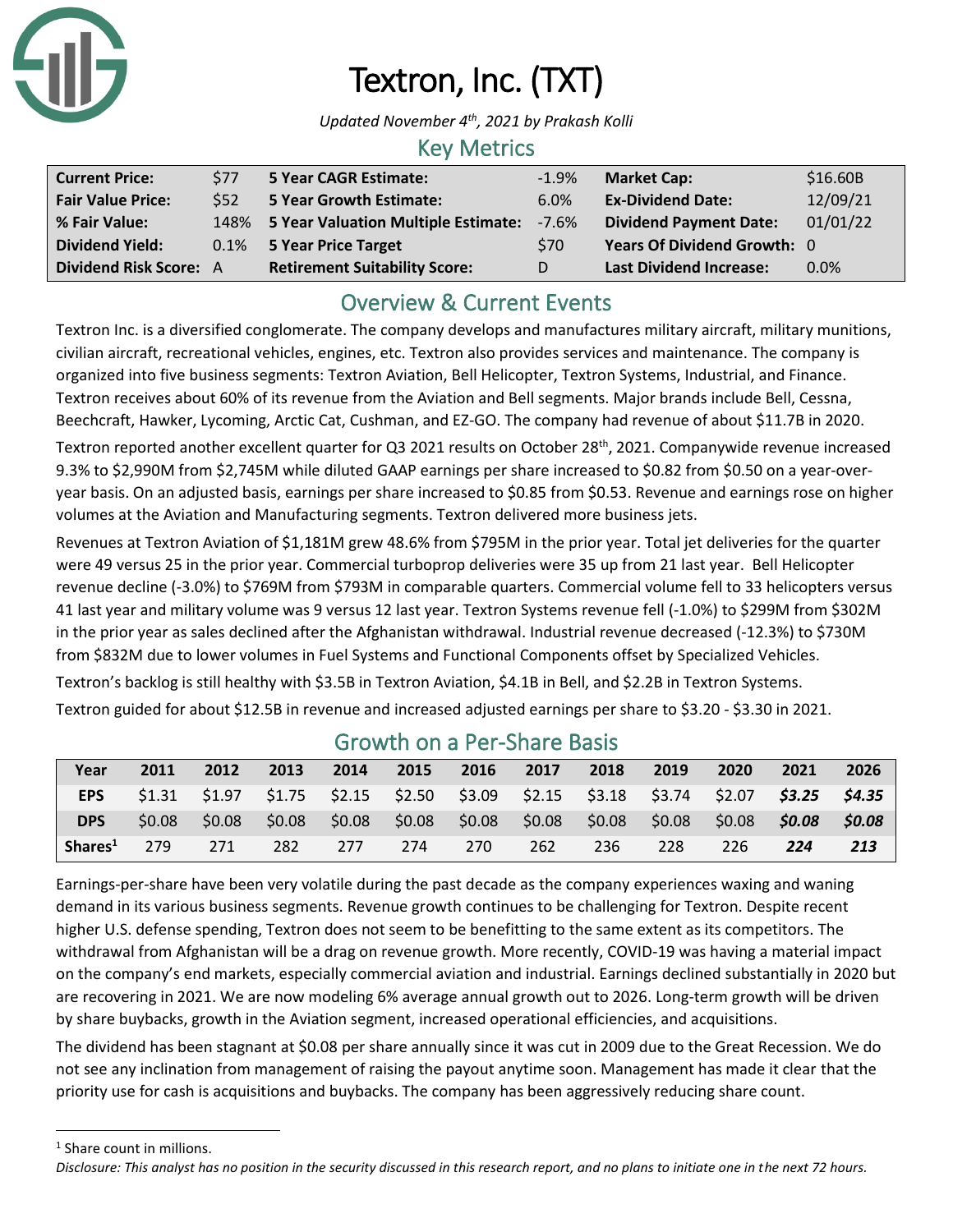

# Textron, Inc. (TXT)

*Updated November 4 th, 2021 by Prakash Kolli*

#### Valuation Analysis

| Year                                                            | 2011 | 2012 | 2013 | 2014 | 2015 | 2016 2017                                                                       | 2018 2019 | 2020 | <b>Now</b> | 2026    |
|-----------------------------------------------------------------|------|------|------|------|------|---------------------------------------------------------------------------------|-----------|------|------------|---------|
| Avg. P/E 16.8 12.8 16.4 18.0 17.1 12.6 23.2 19.4 13.2 18.0 23.7 |      |      |      |      |      |                                                                                 |           |      |            | 16.0    |
| <b>Avg. Yld.</b> 0.4%                                           |      |      |      |      |      | $0.3\%$ $0.3\%$ $0.2\%$ $0.2\%$ $0.2\%$ $0.2\%$ $0.1\%$ $0.2\%$ $0.2\%$ $0.2\%$ |           |      |            | $0.1\%$ |

Textron's stock price is up since our last report on strength of the recovering Aviation segment. The company's earnings declined in 2020 but 2021 is proving to be better. Our fair value multiple for the long haul remains 16X due to high volatility. The stock is trading well above fair value. We have pegged our 2021 earnings estimate at the mid-point of updated guidance. Our fair value estimate is now \$52. Our 5-year estimate is now \$70.

## Safety, Quality, Competitive Advantage, & Recession Resiliency

| Year                                                 | 2011 2012 2013 2014 2015 2016 2017 2018 2019 2020 2021 2026 |  |  |  |  |  |  |
|------------------------------------------------------|-------------------------------------------------------------|--|--|--|--|--|--|
| <b>Payout</b> 5% 3% 4% 5% 3% 3% 4% 2% 2% 4% 2% 2% 2% |                                                             |  |  |  |  |  |  |

Textron performed poorly during the Great Recession. The company had much lower revenue and the dividend was cut. Much of this was due to losses in the Finance segment and downturns in the Aviation segment's commercial market. Textron also has a history of making acquisitions that do not perform as well as expected. COVID-19 was having a significant impact on Textron's top and bottom lines pointing to the cyclicality of the company's businesses. Textron does have a competitive advantage in its large installed base of commercial and military aircraft and resulting service contracts. That said, the company has much larger competitors in aerospace and defense putting it at a disadvantage when bidding for prime contracts. The balance sheet is conservative. Current long-term debt is \$7M and long-term debt is at \$3,180M offset by \$1,969M in cash and equivalents.

## Final Thoughts & Recommendation

At present we are forecasting a (-1.9%) annualized total return over the next five years. Textron is performing well on the strength of its business jet offerings. However, the withdrawal from Afghanistan will likely negatively impact military sales. Investors may want to look elsewhere. The stock price reflects much of the gains we forecast for the next 5-years. In addition, the stock is volatile, and the yield is miniscule. At the current price, we rate this stock a sell.



## Total Return Breakdown by Year

[Click here to rate and review this research report. Your feedback is important to us.](https://suredividend.typeform.com/to/e7Q96E)

*Disclosure: This analyst has no position in the security discussed in this research report, and no plans to initiate one in the next 72 hours.*